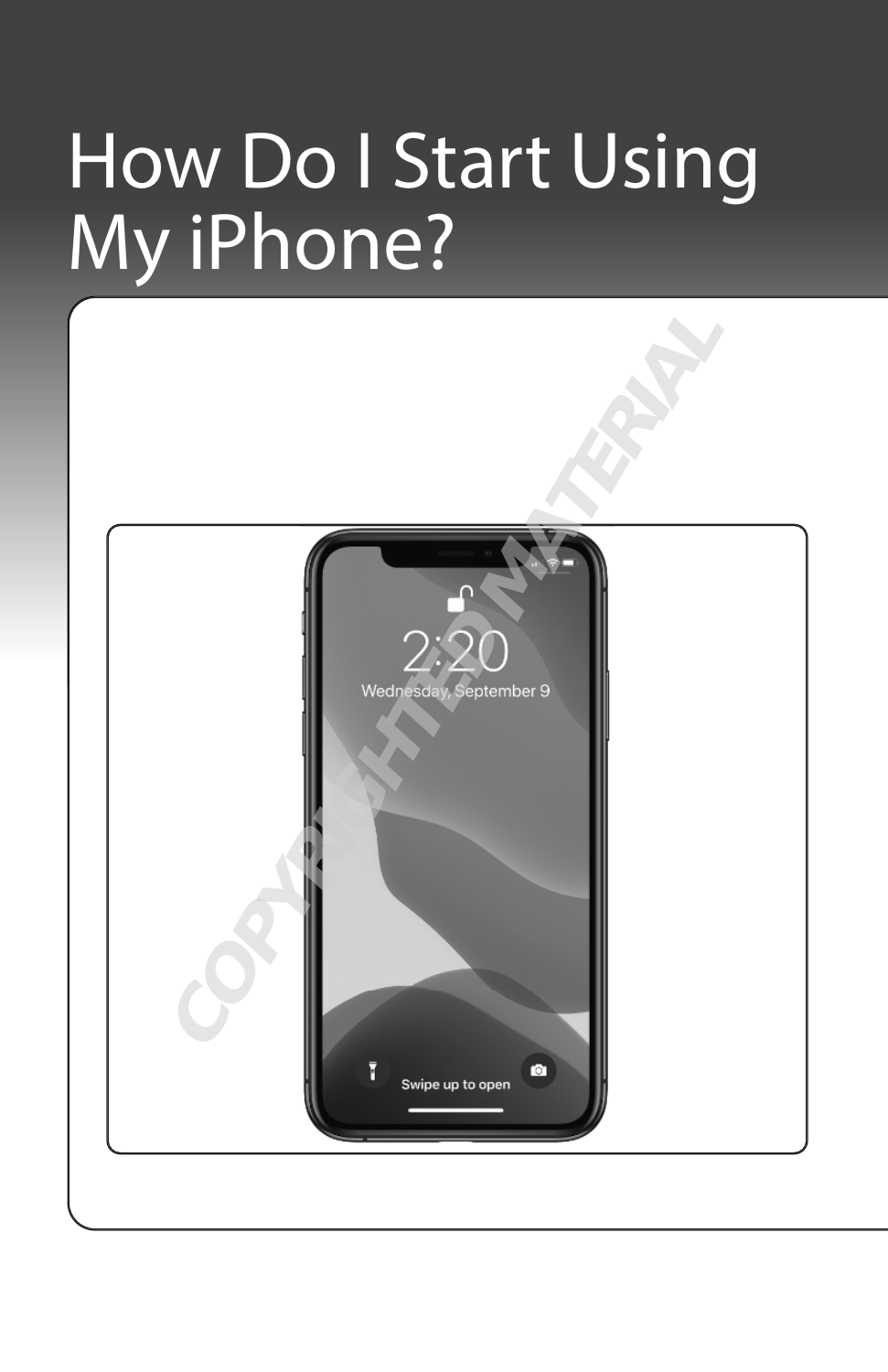#### 2 3 4 5 6 7 8 9 10 11 1

When you first look at your iPhone, you notice its sleek, curvaceous design, and then you notice what might be its most remarkable feature: It's nearly button-free! Unlike your garden-variety smartphone bristling with keys and switches and ports, your iPhone has very few physical buttons. This makes for a stylish, possibly even sexy, design, but it also leads to an obvious problem out of the box: How do you work the darn thing? This chapter solves that problem by giving you the grand tour of your iPhone. You learn about the few physical buttons on the phone, and then I show you the real heart of the iPhone, the remarkable touchscreen.

| Working with the Ring/Silent Switch  8          |
|-------------------------------------------------|
|                                                 |
|                                                 |
|                                                 |
| Running Your iPhone from the Control Center  19 |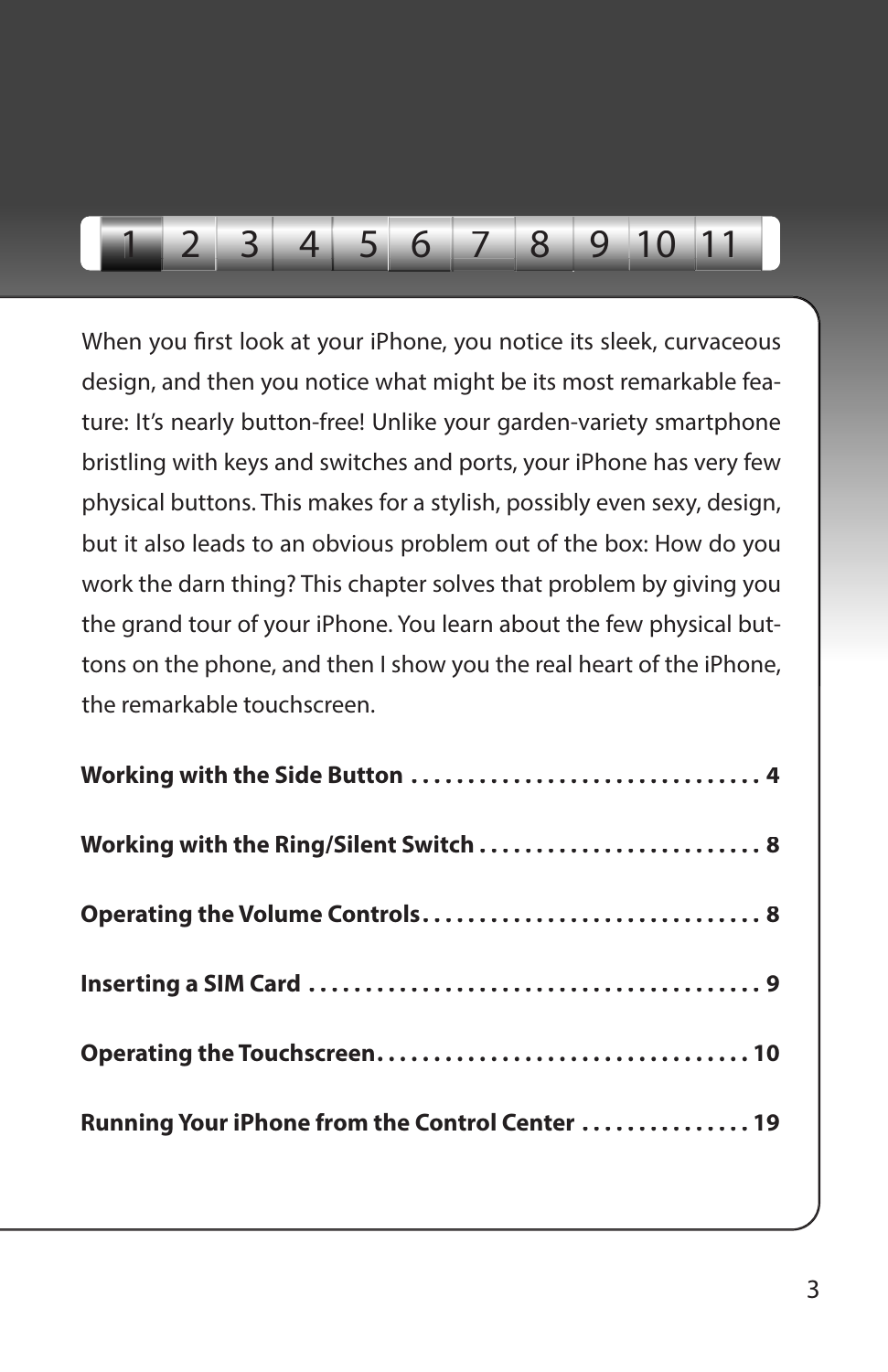# **Working with the Side Button**

If your iPhone is on but you're not using it, the phone automatically goes into standby mode after one minute. This is called Auto-Lock, and it's a handy feature because it saves battery power when your iPhone is just sitting there. However, you can also put your iPhone into standby mode at any time by using the Side button (also called the Sleep/ Wake button). As pointed out in Figure 1.1, you find this button on the right side of your phone, assuming you're holding the phone as shown in Figure 1.1 (this is called *portrait* orientation). (On older iPhones, the Side button is on the top of your phone.)



1.1 On all recent iPhone models, the Side button appears on the right side.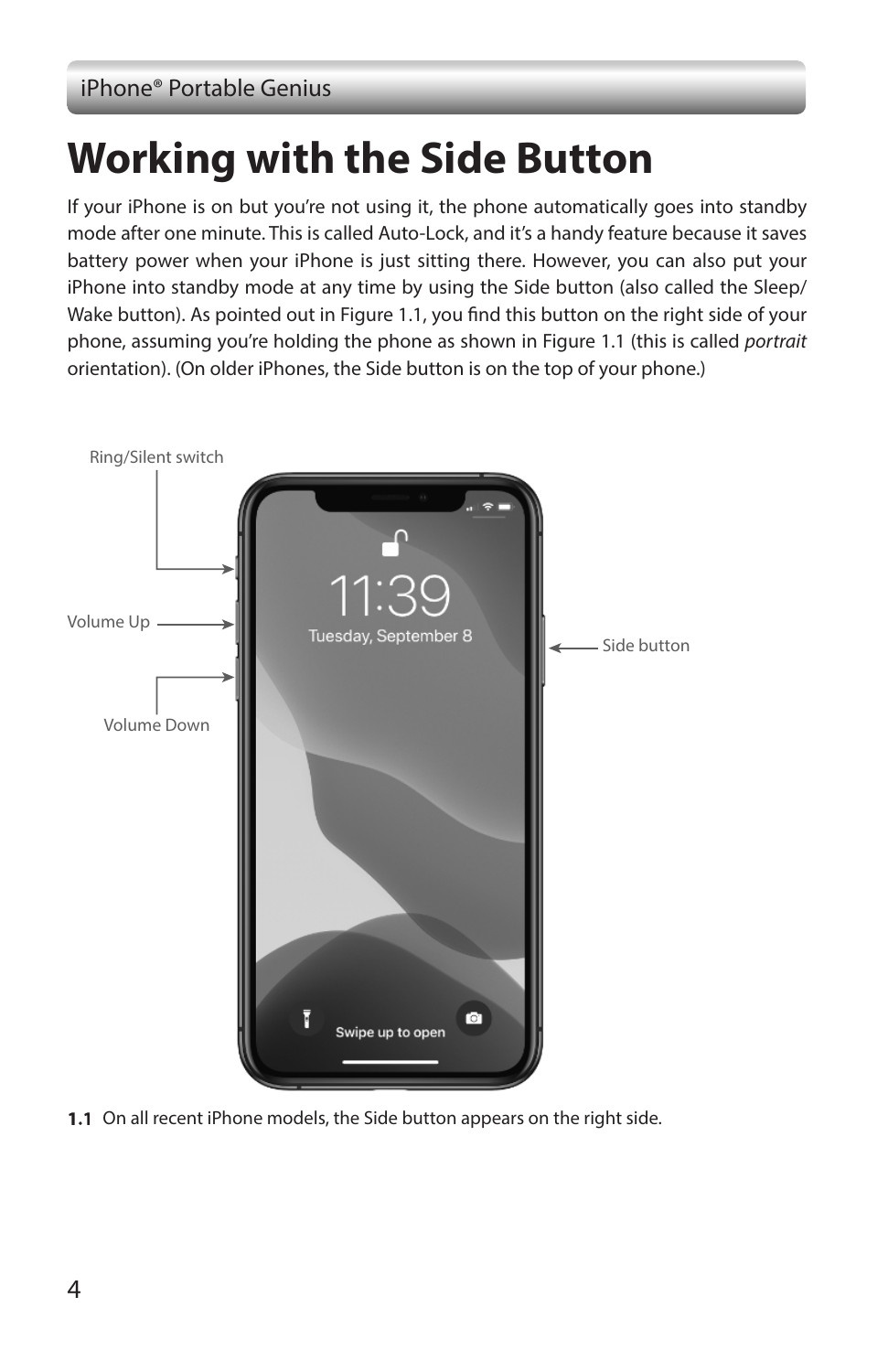### Chapter 1: How Do I Start Using My iPhone?

 As I describe in the following sections, the Side button has four main functions: sleeping and waking, powering on and off, handling incoming calls, and authorizing purchases.

### **Sleeping and waking the iPhone**

If you're currently using your iPhone, you put the phone in standby mode by pressing the Side button once. You can still receive incoming calls and texts, but the screen powers down, which drops the power consumption considerably. Tap the Side button again to wake your iPhone (or just tap the screen). You're prompted with the Swipe Up to Open message shown in Figure 1.1, and you slide your finger up from the bottom of the screen to unlock the phone (or enter your passcode).



Press the Side button to put your phone in standby whenever you're not using the screen. This not only conserves battery power but also prevents accidental screen taps. If you have a program such as the Music app running, it continues to run even while the phone is in standby.

### **Powering the iPhone on and off**

You can also use the Side button to turn off your iPhone so that it uses no power. This is a good idea if your battery is getting low and you don't think you'll be able to charge it any time soon. You can still periodically check your messages or make an outgoing call when needed, but as long as you turn off the phone when you're done, you minimize the chance that your battery will drain completely. You might also want to turn off your iPhone if you won't be using it for a few days.

Follow these steps to turn off your iPhone:

- **1. Press and hold both the Side button and either the Volume Up or Volume Down button (pointed out in Figure 1.1 ) for a couple of seconds.** The Slide to Power Off slider appears on the screen, as shown in Figure 1.2 . For the record, note that this screen also comes with three other features of note:
	- **Medical ID.** Drag this slider all the way to the right to open the Medical ID page, which shows your name, your date of birth, and your medical conditions, allergies, medications, blood type, and more. To configure your Medical ID page, open Settings, tap Health, and then tap Medical ID.
	- **Emergency SOS.** Drag this slider all the way to the right to place a call to your local emergency service (such as 911) and, once the call ends, to optionally send an emergency text to each person listed in the Health app's Emergency Contacts list. To configure Emergency SOS, open Settings and tap Emergency SOS.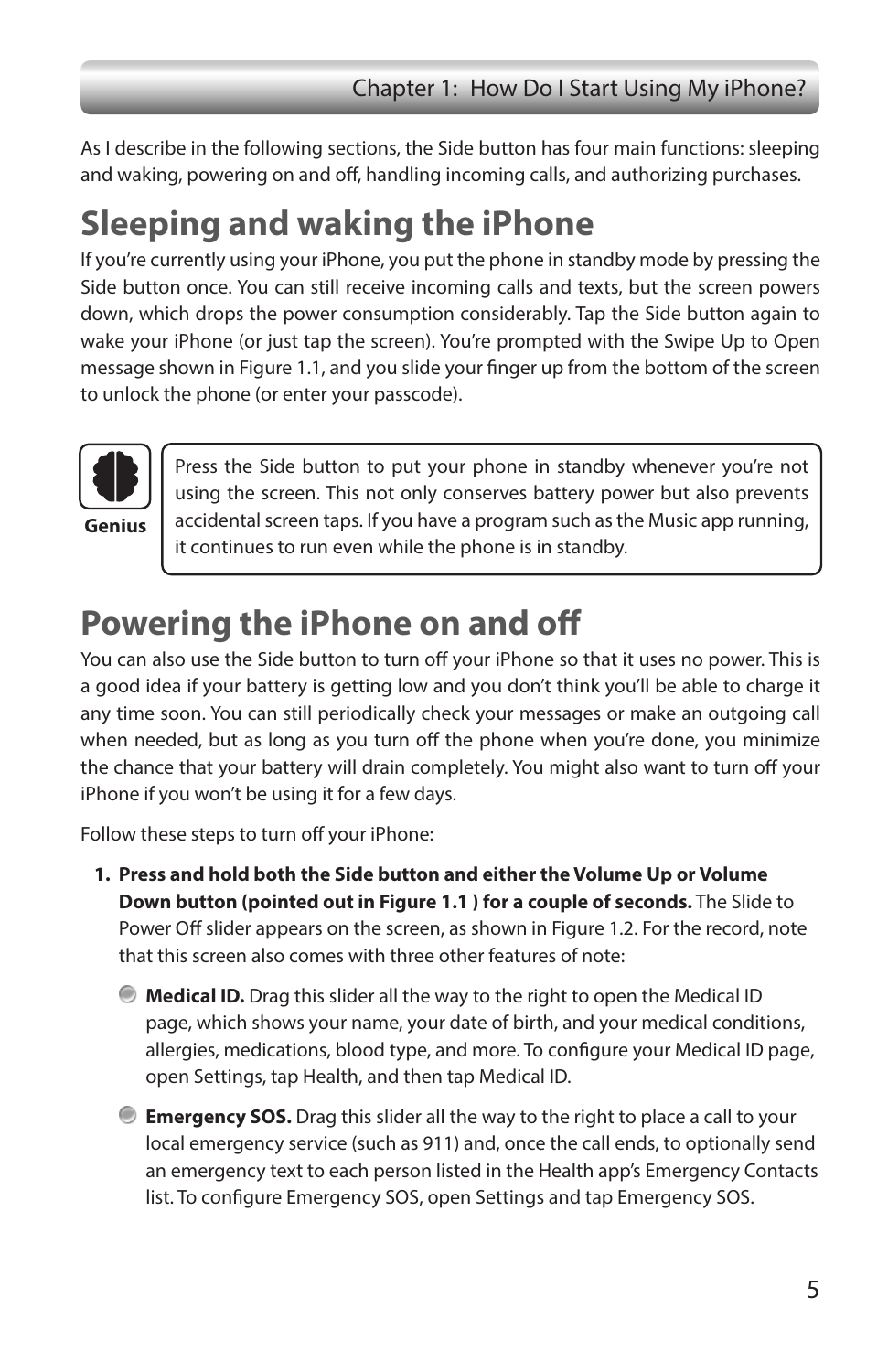- **Cancel.** Tap this button if you change your mind and decide to leave your iPhone on.
- 2. Use your finger to drag Slide to Power Off all the way to the right. The iPhone shuts down after a few seconds.

|            |                    | ᇓᅌᆖ |
|------------|--------------------|-----|
| $\bigcirc$ | slide to power off |     |
|            |                    |     |
|            |                    |     |
| $\ast$     | Medical ID         |     |
|            |                    |     |
| <b>SOS</b> | Emergency SOS      |     |
|            |                    |     |
|            |                    |     |
|            |                    |     |
|            |                    |     |
|            | Cancel             |     |

 **1.2** Press and hold the Side button and a Volume button to display this screen.

When you're ready to resume your iPhone chores, press and hold the Side button until you see the Apple icon. The iPhone powers up and then a few seconds later displays the unlock screen.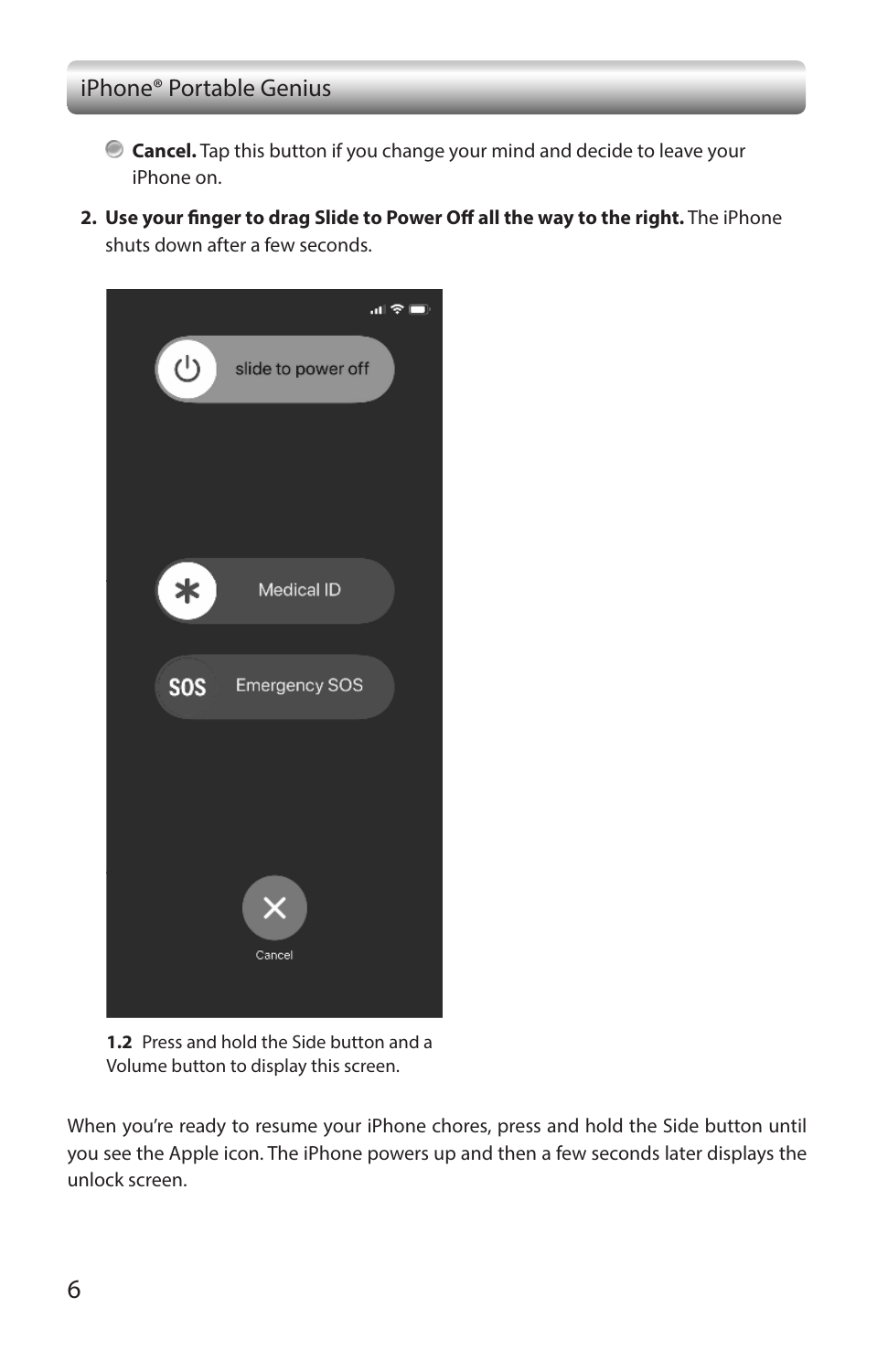### **Silencing or declining a call**

 The Side button has another couple of tricks up its electronic sleeve, and these features give you quick ways to handle incoming calls:

**Silence an incoming call.** Press the Side button once. This temporarily turns off the ringer, which is great in situations where you don't want to disturb the folks around

you. You still have the standard four rings to answer, should you decide to. If you don't answer, your iPhone sends the call to your voicemail.

**Decline an incoming call.** Press the Side button twice. This sends the call directly to voicemail, which is useful in situations where you don't want the ringing to disturb your neighbors and you don't want to answer the call. Note that, in this case, you don't have the option of answering the call.

### **Making a purchase**

 If your iPhone has Face ID, you also use the Side button to make purchases:

- **Use Apple Pay in a store.** Doubleclick the Side button to use your default Apple Pay card. For more about Face ID and setting up Apple Pay, see Chapter 2.
- **Confi rm an app or in-app purchase.** Wait until you see the Double Click to Confirm prompt shown in Figure 1.3; then doubleclick the Side button to authorize the purchase. **1.3** Double-click the Side button to



authorize an app or in-app purchase.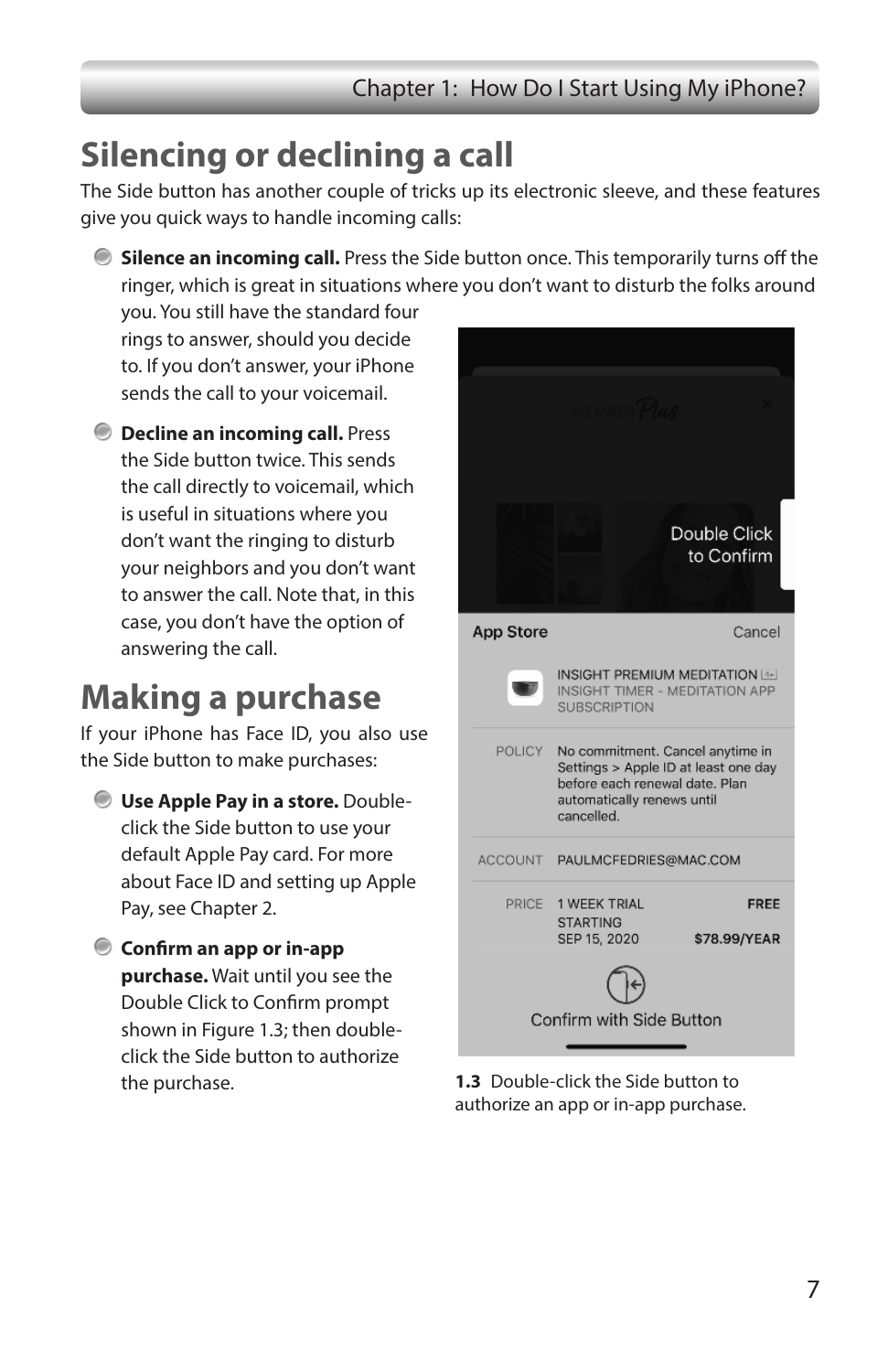# **Working with the Ring/Silent Switch**

 When a call comes in and you press the Side button once, your iPhone silences the ringer. That's great if you're in a meeting or a movie, but the only problem is that it may take you one or two rings before you can tap the Side button, and by that time the folks nearby are already glaring at you.

 To prevent this phone faux pas, you can switch your iPhone into Silent Mode, which means it doesn't ring, and it doesn't play any alerts or sound effects. When the sound is turned off, only alarms that you've set using the Clock application will sound. The phone will still vibrate unless you turn this feature off as well.

 You switch the iPhone between Ring Mode and Silent Mode using the Ring/Silent switch, which is located on the left side of the iPhone, near the top (assuming you're holding the phone in portrait orientation), as shown earlier in Figure 1.1 .

Use the following techniques to switch between Silent Mode and Ring Mode:

- **Put the phone in Silent Mode.** Flick the Ring/Silent switch toward the back of the phone. You see an orange stripe on the switch, the iPhone vibrates briefly, and you see a brief notification telling you that Silent Mode is on.
- **Return to Ring Mode.** Flick the Ring/Silent switch toward the front of the phone. You no longer see the orange stripe on the switch, and the iPhone displays the current ringer volume setting.

# **Operating the Volume Controls**

The volume controls are on the left side of the iPhone (again, when you're holding the phone in portrait orientation), right below the Ring/Silent switch (see Figure 1.1). The button closer to the top of the iPhone is Volume Up, and you press it to increase the volume; the button closer to the bottom of the iPhone is Volume Down, and you press it to decrease the volume. As you adjust the volume, a slider appears on-screen representing the volume level.

You use these buttons to control the volume throughout your iPhone:

- $\bullet$  If you're on a call, the volume controls adjust your speaker volume.
- $\bullet$  If you're using the Music app, the volume controls adjust the music volume.
- $\bullet$  In all other situations, the volume controls adjust the output of sounds such as alerts and effects.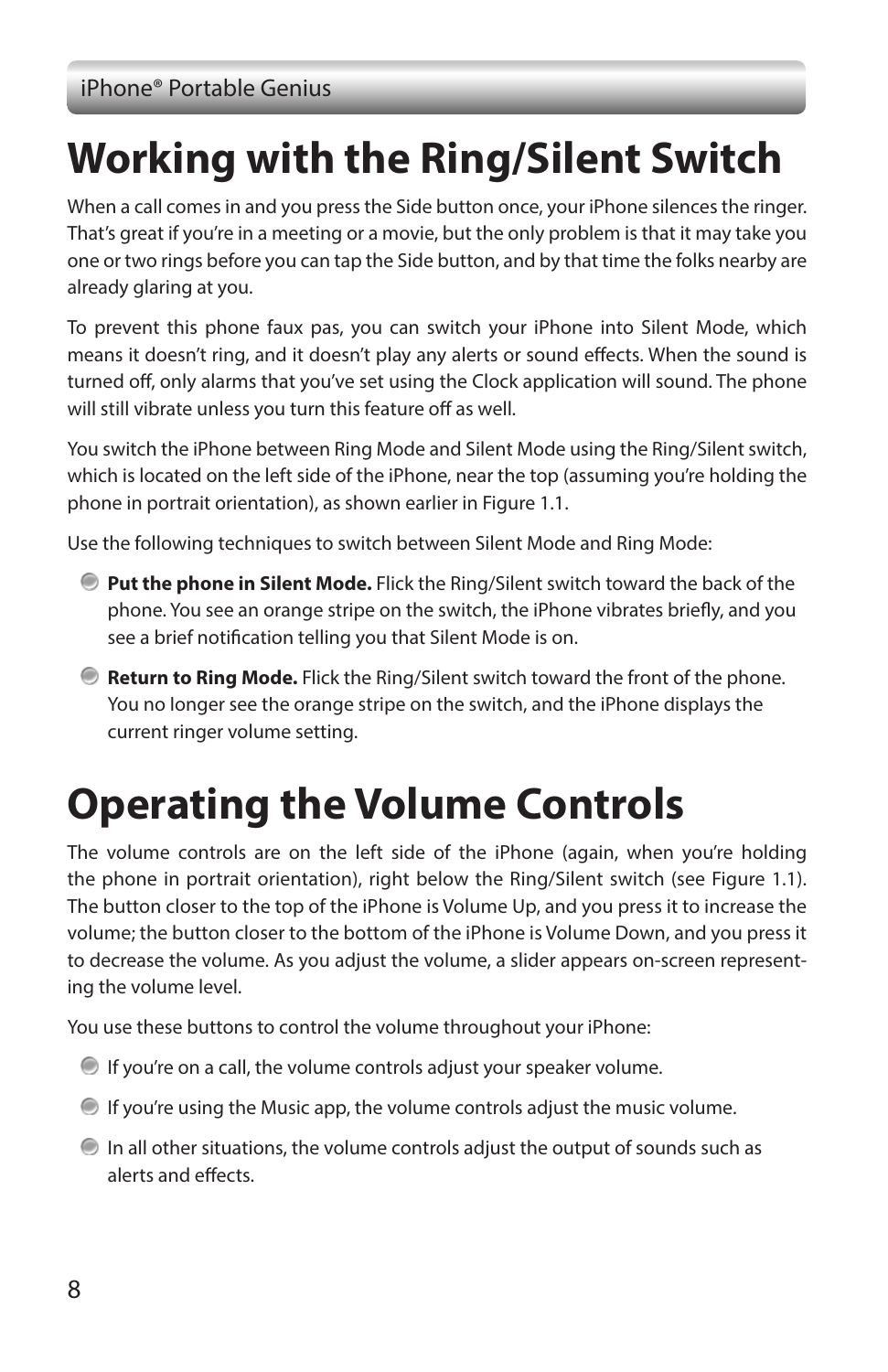## **Inserting a SIM Card**

 Before you can use your iPhone to make and receive calls over the cellular network, you need to insert a SIM (subscriber identity module) card, which your cellular provider includes with your phone (or which you can purchase separately as a prepaid card).

With your SIM card at hand, follow these steps to insert it into your iPhone:

**1. Locate the SIM removal tool that came with your phone.** Figure 1.4 points out this tool. If you can't find the SIM removal tool, you can use any object with a similarly narrow end, such as a small paperclip or a safety pin.



 **1.4** Push a SIM removal tool or pin into the hole to eject the tray.

**2. Push the SIM removal tool into the hole that appears on the SIM card tray.** This tray appears just below the Side button, as shown in Figure 1.4 . Insert the tool until the tray ejects.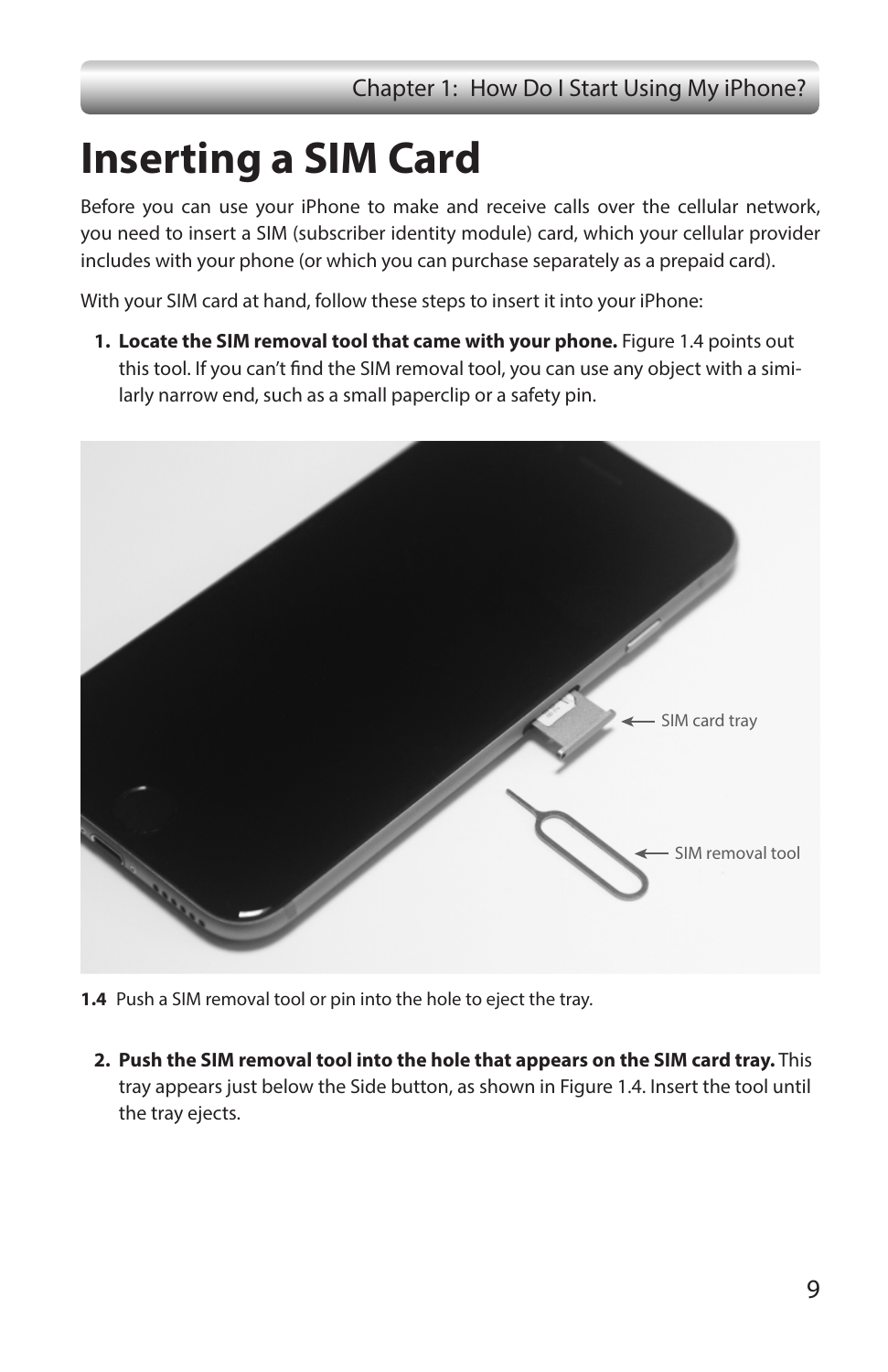- **3. Carefully lay the SIM card into the SIM card tray.** To ensure you insert the card correctly, match the notch in one corner of the SIM card with the corresponding notch in the tray.
- **4. Reinsert the SIM card tray until you feel a soft click as the tray slides into its correct position.** Your SIM card is ready to use.

# **Operating the Touchscreen**

 The most distinctive feature of the iPhone is its versatile touchscreen. You can zoom in and out, scroll through lists, drag items here and there, and even type messages. Amazingly, the touchscreen requires no external hardware to do all this. You don't need a stylus or digital pen, and you don't need to attach anything to the iPhone. Instead, the touchscreen requires just your finger (or, for some operations, a couple of fingers).

### **Navigating the touchscreen**

 There are a few maneuvers that you need to be familiar with to successfully use the touchscreen in all its glory. Take some time to try these now. I'll refer to these gestures throughout the rest of the book, so play around and make sure you understand them:

- **Tap.** This means you use your finger to quickly press and release the screen where desired. This gesture is what you use to initiate just about any action on the iPhone. This opens applications, activates options, enters text boxes, and much more.
- **Press.** This means you apply pressure to the screen to activate the 3D Touch feature available on some iPhones. A light press on a screen object (such as a Home screen icon) activates that object's Peek feature, which either gives you a sneak peek of the object or displays commands that you can run on the object. If you then release the screen, iOS takes you back to where you were. Otherwise, a slightly harder press on the screen object activates the object's Pop feature, which takes you into the object's app.



 3D Touch is available on iPhone models 6s, 6s Plus, 7, 7 Plus, 8, 8 Plus, X, XS, and XS Max. iPhone models XR, SE (2nd edition), 11, 11 Pro, 11 Pro Max, 12, 12 mini, 12 Pro, and 12 Pro Max all replace 3D Touch with Haptic Touch, which recognizes a long press (that is, a press that lasts a few seconds) instead of actual screen pressure.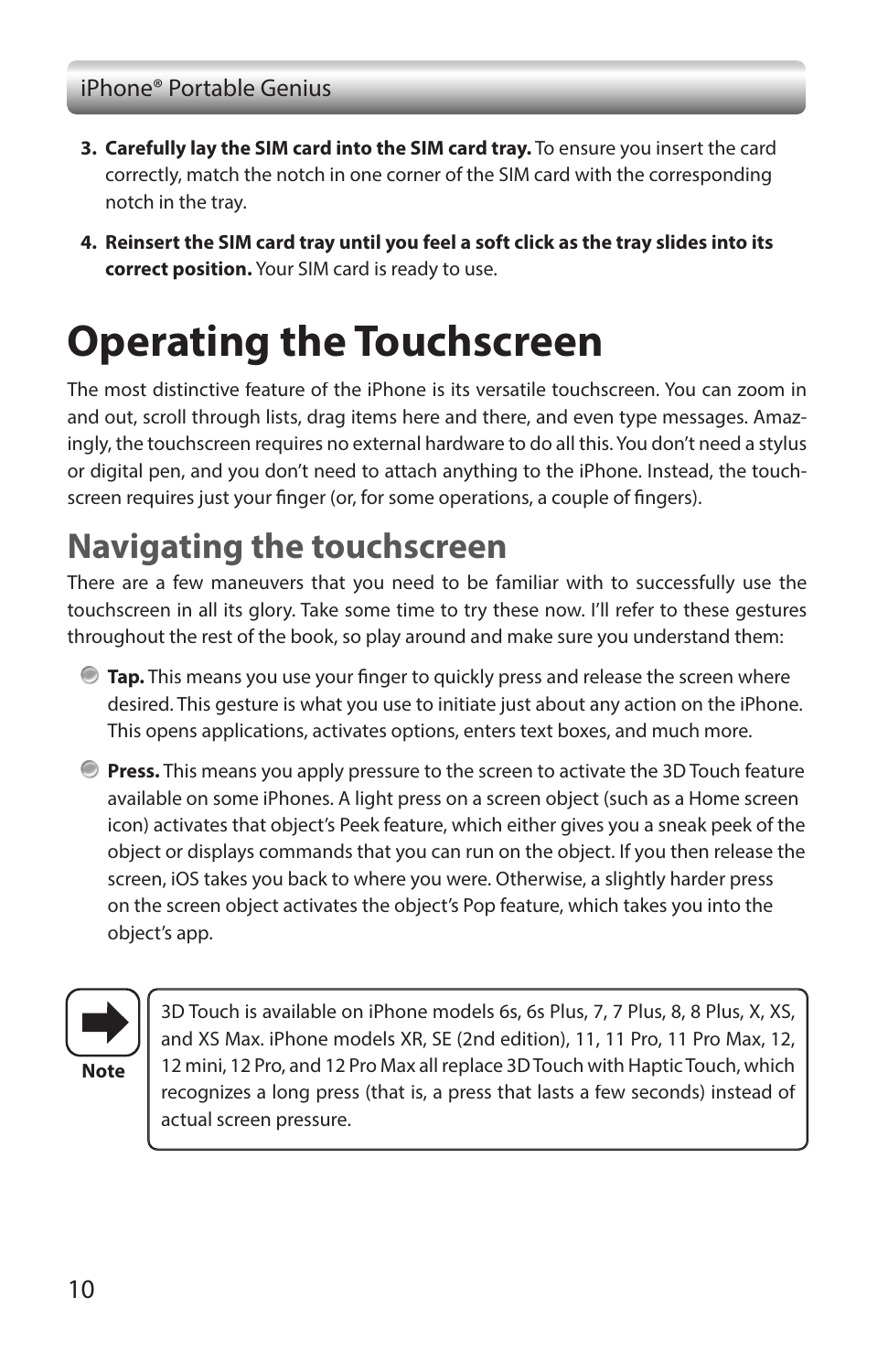- **Double-tap.** This is what it sounds like: two quick taps with your finger. In applications such as Photos or Safari, it zooms in on images or chunked parts of web pages. A second double-tap zooms back out.
- **Swipe and flick.** To swipe means to drag your finger across the screen. You use this technique to scroll through lists, drag items to different spots, and unlock the iPhone. Flicking is just an exaggerated swipe. This rapidly scrolls through lists. Flick your finger up and down (or sometimes left and right) on the screen and the iPhone rapidly scrolls through the list. The faster the flick, the faster the scroll. Touch the screen to stop the scrolling process.
- **Spread and pinch.** You use these techniques to zoom in on or out of the screen. To spread means to move two fingers apart, and you use it to zoom in; to pinch means to move two fingers closer together, and you use it to zoom out. This is especially useful when viewing web pages because the text is often too small to read. Spread to zoom in on the text, making it readable, and pinch to return to the full screen for easy scrolling and navigation.

### **Searching your iPhone**

Parkinson's Law of Data pithily encapsulates an inescapable fact of digital life: "Data expands to fill the space available for storage." With each new iteration of the iPhone, the space available for storage keeps getting larger: from 4GB in the original phone to 512GB in a top-of-the-line iPhone 12. So, following Parkinson's Law, we keep adding more data to our iPhones: music, photos, videos, email messages, Safari bookmarks, and on and on.

That's cool because it means you can bring more of your digital world with you wherever you go, but there's another law that quickly comes into play; call it The Law of Digital Needles in Electronic Haystacks: "The more data you have, the harder it is to find what you need." Fortunately, iOS rides to the rescue by adding welcome search features to the iPhone.

 If you use a Mac, then you probably know how indispensable the Spotlight search feature is. It's just a humble text box, but Spotlight enables you to find *anything* on your Mac in just a blink or two of an eye. It's an essential tool in this era of massive hard drives. (Windows users get much the same functionality with taskbar searches.)

The size of your iPhone storage might pale in comparison to your desktop's drive, but you can still pack an amazing amount of stuff into that tiny package, so you really need a way to search your entire iPhone, including email, contacts, calendars, bookmarks, apps, and much more. And, best of all, Spotlight on the iPhone is just as easy to use as Spotlight on the Mac:

#### **1. Return to any Home screen.**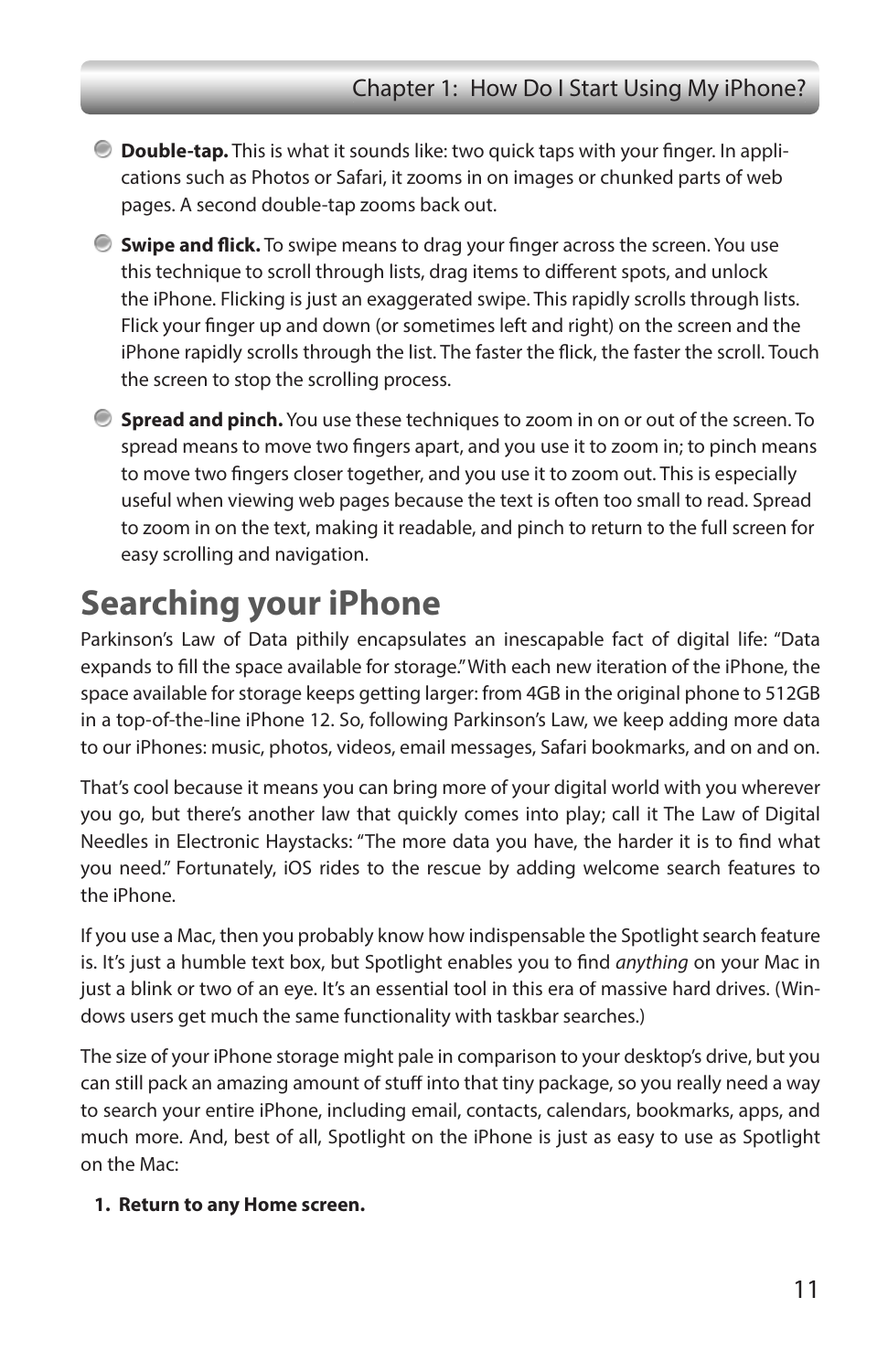**2. Swipe right to navigate the Home screens until you can't go any farther.** You should now see a screen that includes a Search box at the top.



 An often-quicker way to get to the Search box is to swipe down from the topleft corner to display the Notification Center and then swipe right.

**3. Tap in the Search box and then enter your search text.** Your iPhone immediately begins displaying items that match your text as you type, as shown in Figure 1.5 .



**1.5** Flick down on the Home screen and then type your search text.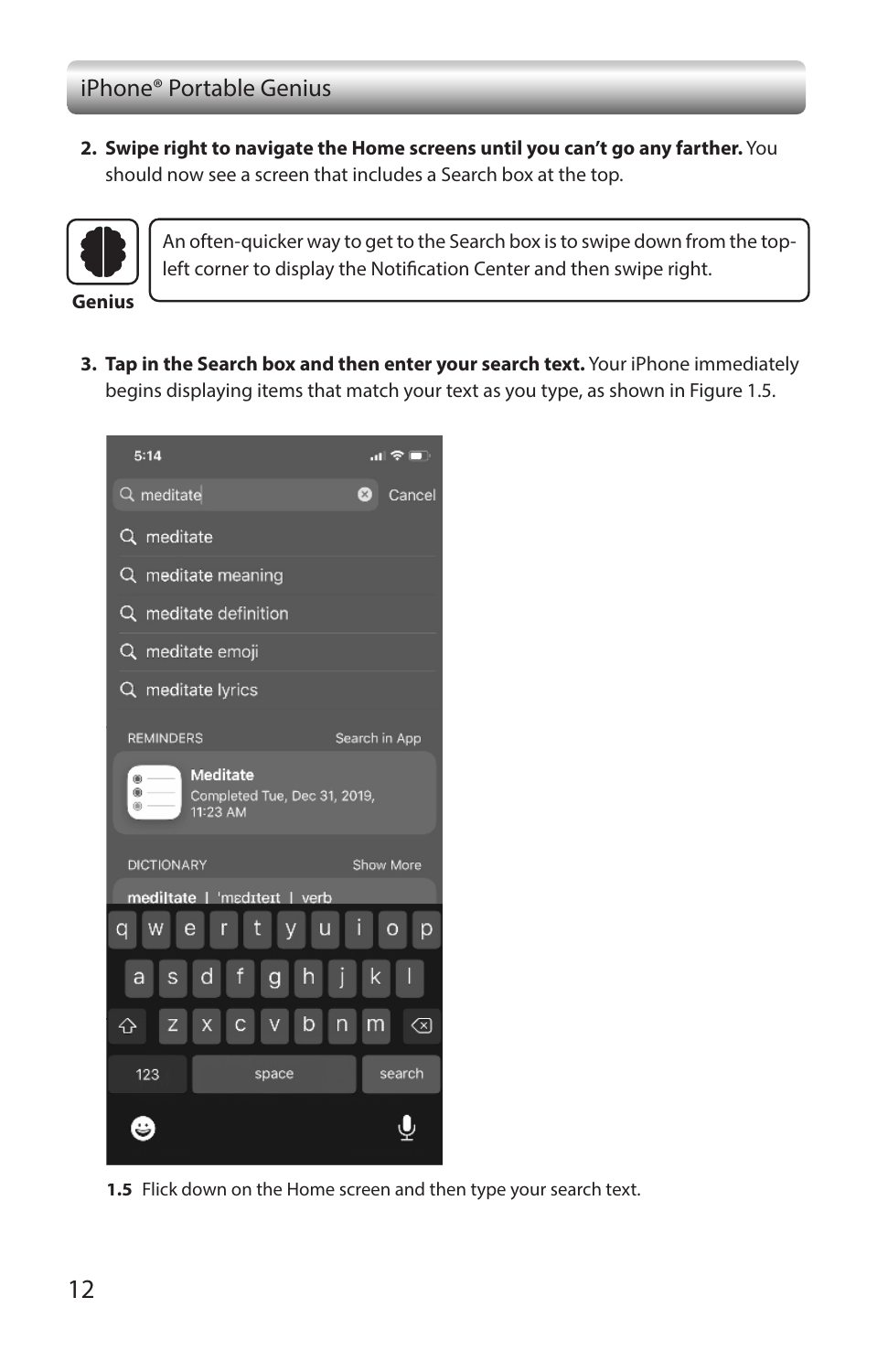4. Tap Search to see the complete results. If you see the item you're looking for, tap it to open it.



 Spotlight looks for a wide variety of items not only on your iPhone, but also on the Internet, iTunes, the App Store, and more. If you find you're getting too many results, you can configure Spotlight to not show results from certain apps. Tap Settings and then tap Siri & Search. In the Siri & Search screen, tap an app you want to remove from Search. Then tap the Show App in Search switch to Off and the Show Content in Search switch to Off.

### **Switching between running apps**

Your iPhone is capable of multitasking, which enables you to run multiple apps at the same time. This is useful if, say, you're playing a game and an email message comes in. You can switch to the message, read it, respond to it, and then resume your game right where you left off.

So how do you switch from one app to another? It depends on your iPhone model:

- $\bullet$  If your iPhone has a notch at the top of the screen (pointed out later in Figure 1.11), slide a finger up from the bottom edge of the screen and then pause about halfway up the screen.
- $\bullet$  For all other iPhone models, double-press the Home button (that is, press the Home button twice in succession).

 Either way, you end up at the multitasking screen, which displays thumbnail versions of your running apps. Flick left or right to bring the app thumbnail into view and then tap the app to switch to it.



To help you navigate the list of running apps, shut down any apps you won't be using for a while. Display the multitasking screen and then drag any app  $\overline{\mathbf{Genius}}$   $\vert$  you want to shut down to the top of the screen.

### **Typing on the keyboard**

You can type on your iPhone, although don't expect to pound out the prose as easily as you can on your computer. The on-screen keyboard (see Figure 1.6 ) is a bit too small for rapid and accurate typing, but once you get used to it (which doesn't take all that long), you'll be able to tap text fast enough to get the job done.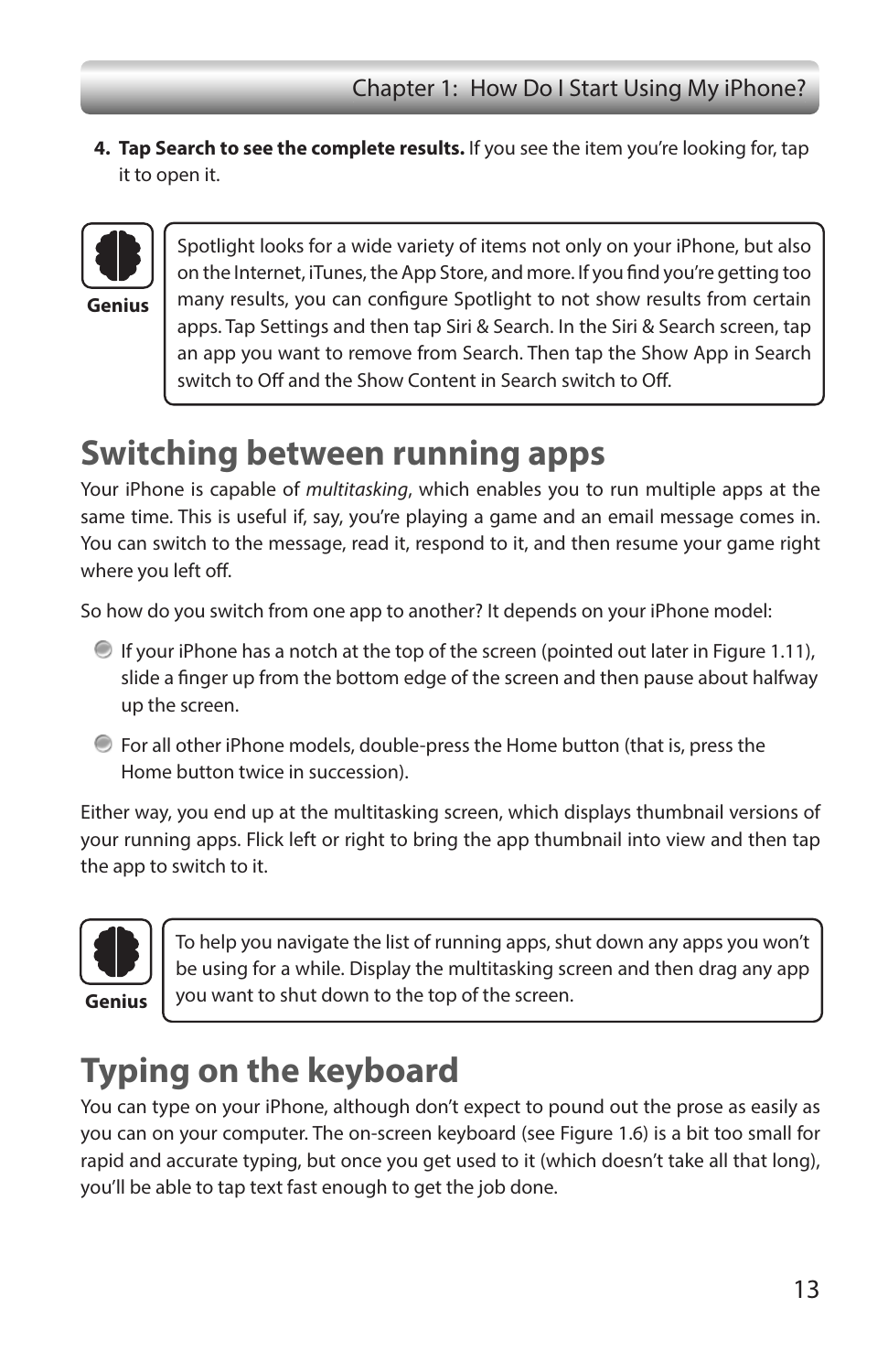

 **1.6** Trust the touchscreen even though the keys may be small.

 To use the keyboard, tap into an area that requires text input, and the keyboard appears automatically. Tap the keys that you want to enter. As you touch each key, a magnified version of the letter pops up. If you touch the wrong key, slide your finger over to the correct one. The keyboard does not enter a key until your finger comes off the screen.



If you find yourself trying to type on your iPhone using one hand, you might find it hard to reach all the keys unless you have an exceptionally long thumb. To make things easier on yourself, tap and hold the Emoji keyboard icon (pointed out in Figure 1.6) and then choose either the Right keyboard (if you're right-handed) or the Left keyboard (if you're left-handed). These keyboards shift the keys right and left, respectively, for easier one-handed typing.

### Using special keys

The keyboard has a few specialty keys that allow you to do some tricks:

- **Shift.** This key is a little upward-pointing arrow to the left of the Z key. Tap this key once to engage Shift. The letter keys change to uppercase, and the Shift key changes to a black arrow on a white background. The next letter you type will be a capital letter, at which point the Shift key returns to normal automatically (and the letter keys return to their lowercase versions).
- **123.** Tap this key to display the numeric keyboard, which includes numbers and most punctuation marks. The key then changes to ABC. Tap ABC to return to the standard keyboard.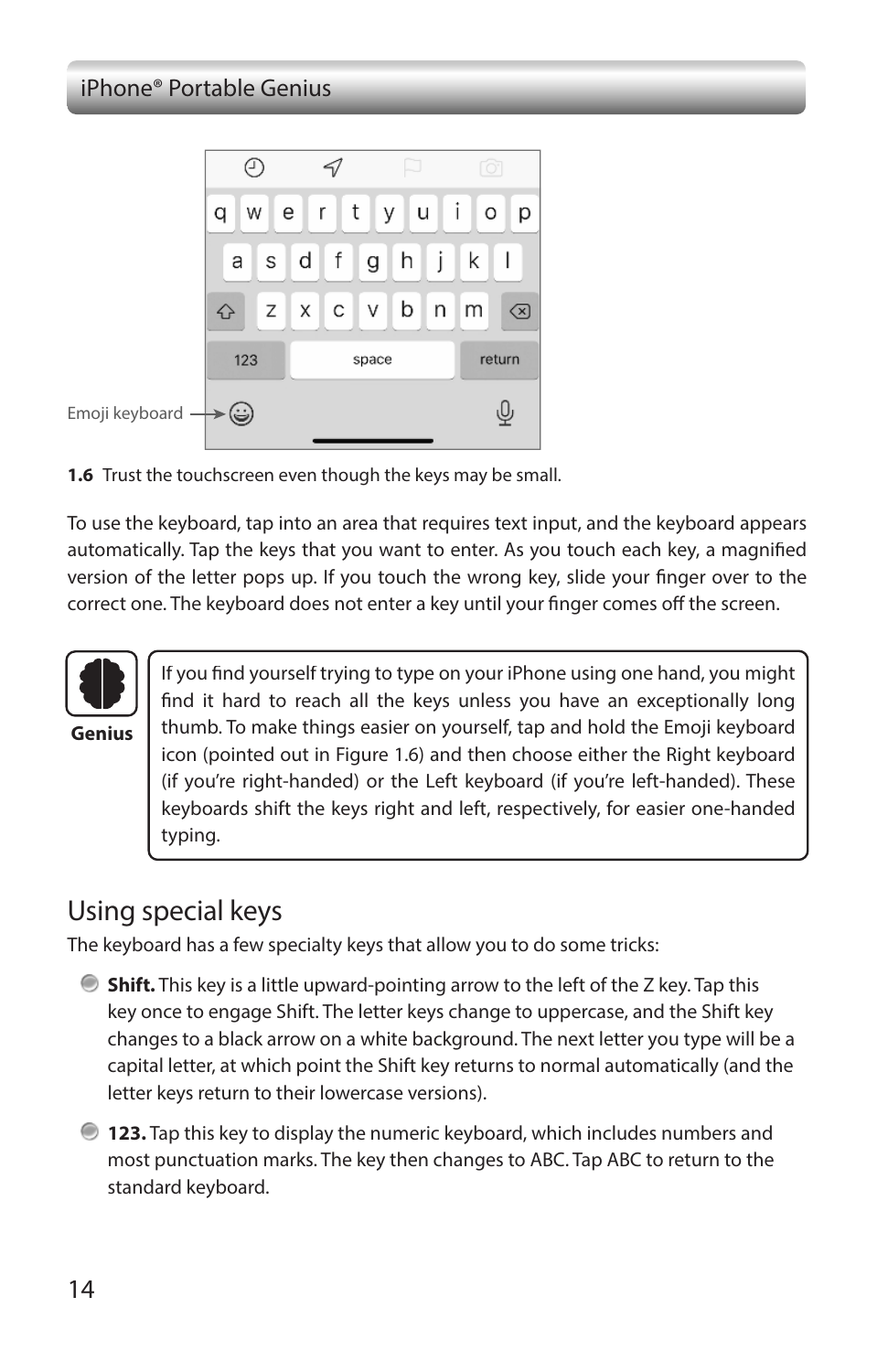### Chapter 1: How Do I Start Using My iPhone?

- **#+=.** This key appears within the numeric keyboard. Tap this key to enter yet another keyboard that contains more punctuation marks as well as a few symbols that aren't used frequently.
- **Backspace.** This key is shaped like a left-pointing arrow with an X inside it, and it appears to the right of the M key. This key deletes at three different speeds:
	- $\bullet$  The first speed deletes in response to a single tap, which deletes just a single letter.
	- $\bullet$  The second speed deletes in response to being held. If you hold the delete key, it begins moving backward through letters and won't stop after a single letter.
	- The third speed kicks in if you hold the delete key long enough. This deletes entire words.
- **Return.** This key moves to the next line when you're typing text. However, this key often changes names and functions, depending on what you're doing. For example, you saw earlier (see Figure 1.5 ) that this becomes the Search key when you invoke the Search screen.

### Editing text

Everyone asks me how you're supposed to move throughout the text to edit it. The only obvious option is to delete all the way back to your error, which is impractical to say the least. The solution is in the touchscreen, which enables you to zoom in on the specific section of text you want to edit. Follow these steps:

- 1. Press and hold your finger on the line you want to edit. iPhone displays the text inside a magnifying glass, and within that text you see the cursor (you might need to angle your iPhone just so to see the cursor).
- **2. Slide your finger along the line.** As you slide, the cursor moves through the text in the same direction.
- **3. When the cursor is where you want to begin editing, remove your finger.**

### Understanding predictive typing

 As you type, the iPhone often tries to predict which word you want to use, and it displays its suggestions in a bar that appears just above the keyboard. (In earlier versions, a single suggestion appears in a little bubble underneath the current word.) This is called predictive typing, and the suggestions you see depend on the context of your writing.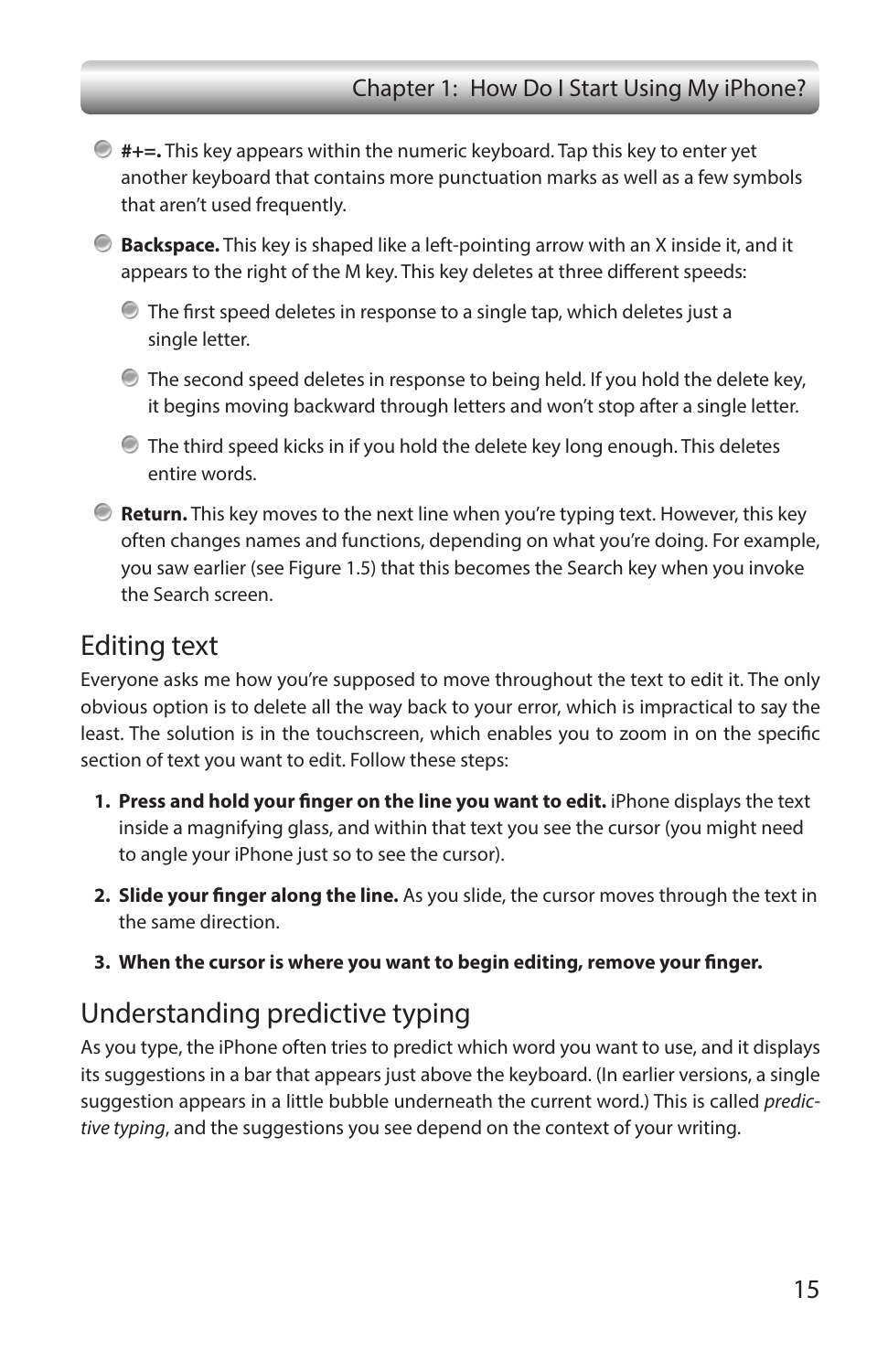First, the suggestion feature shows up with misspelled words. iPhone selects the text that it thinks you misspelled and then offers suggested alternatives. You have three ways to handle these suggestions:

- To accept the highlighted suggestion, tap the spacebar or any punctuation.
- To use another suggestion, tap it.
- $\bullet$  To keep your typing as is, tap the suggestion that appears in quotation marks.

 Second, as you type, the iPhone guesses what the next word might be. For example, if you type happy, iPhone suggests (among others) "Birthday" for the next word. If any of the suggested words is the one you want, tap it to enter the suggestion.

### Selecting and copying noneditable text

 How you select and then either cut or copy text depends on whether that text is editable or noneditable.

 The simplest case is noneditable text, such as you get on a web page. In that scenario, when the text you want to use is on the screen, tap and hold anywhere within the text. After a second or two, your iPhone selects the text and displays blue selection handles around it, as shown in Figure 1.7 . If necessary, tap and drag the selection handles to select more or less of the text and then tap Copy.

### Selecting and then cutting or copying editable text



**1.7** For text you can't edit, tap and hold within the text to select it and then tap Copy to copy it.

If the text is editable, such as the text in a note, an email message you're composing, or any text box, then the process is more involved, but only ever so slightly:

**1. Tap and hold anywhere within the text.** After a short pause for effect, your iPhone displays a couple of buttons above the text, as shown in Figure 1.8 (if you've previously copied some text, you'll also see a Paste button; more on this follows).

#### **2. Tap one of the following options:**

 **Select.** Tap this button if you want to select only some of the text. Your iPhone displays blue selection handles around the word you tapped.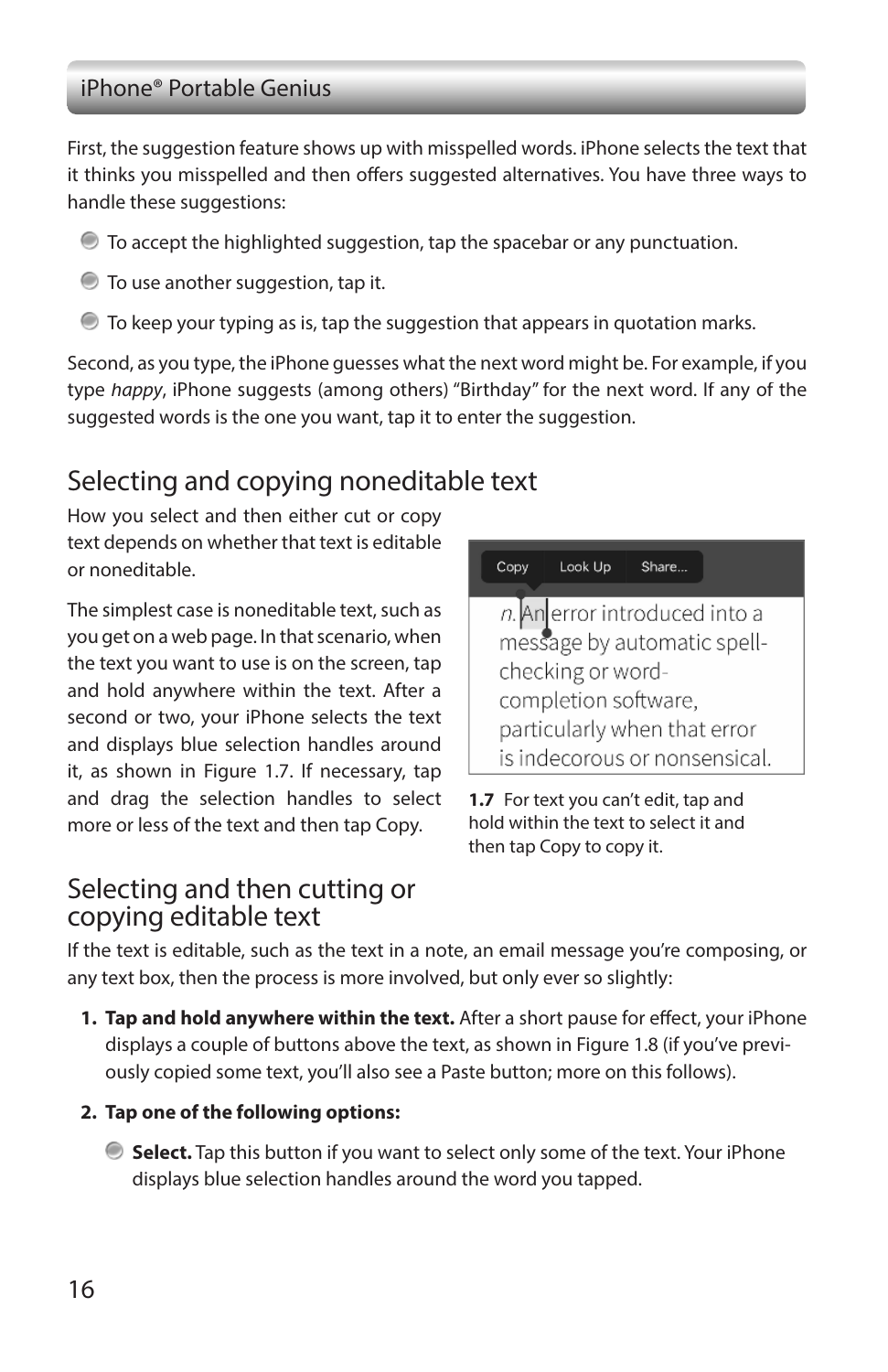### Chapter 1: How Do I Start Using My iPhone?



 **1.8** For editable text, tap and hold within the text to see these options.

- **Select All.** Tap this button if you prefer to select all the text. The iPhone displays the buttons shown in Figure 1.9; if you don't need to adjust the selection, skip to Step 4.
- **3. Tap and drag the selection handles to select the text you want to work with.** The iPhone displays a new set of buttons above the text, as shown in Figure 1.9 .

| Cut<br>Replace<br>Paste<br>Copy<br>auto-fail |
|----------------------------------------------|
|                                              |
|                                              |
|                                              |
| n. An error introduced into a                |
| message by automatic spell-                  |
| checking or word-completion                  |
| software, particularly when                  |
| that error is indecorous or                  |
| nonsensical.                                 |

 **1.9** Select your text and then choose what you want to do with it.

#### **4. Tap the action you want iPhone to take with the text:**

- **Cut.** Tap this button to remove the text and store it in the memory of your iPhone.
- **Copy.** Tap this button to store a copy of the text in the memory of your iPhone.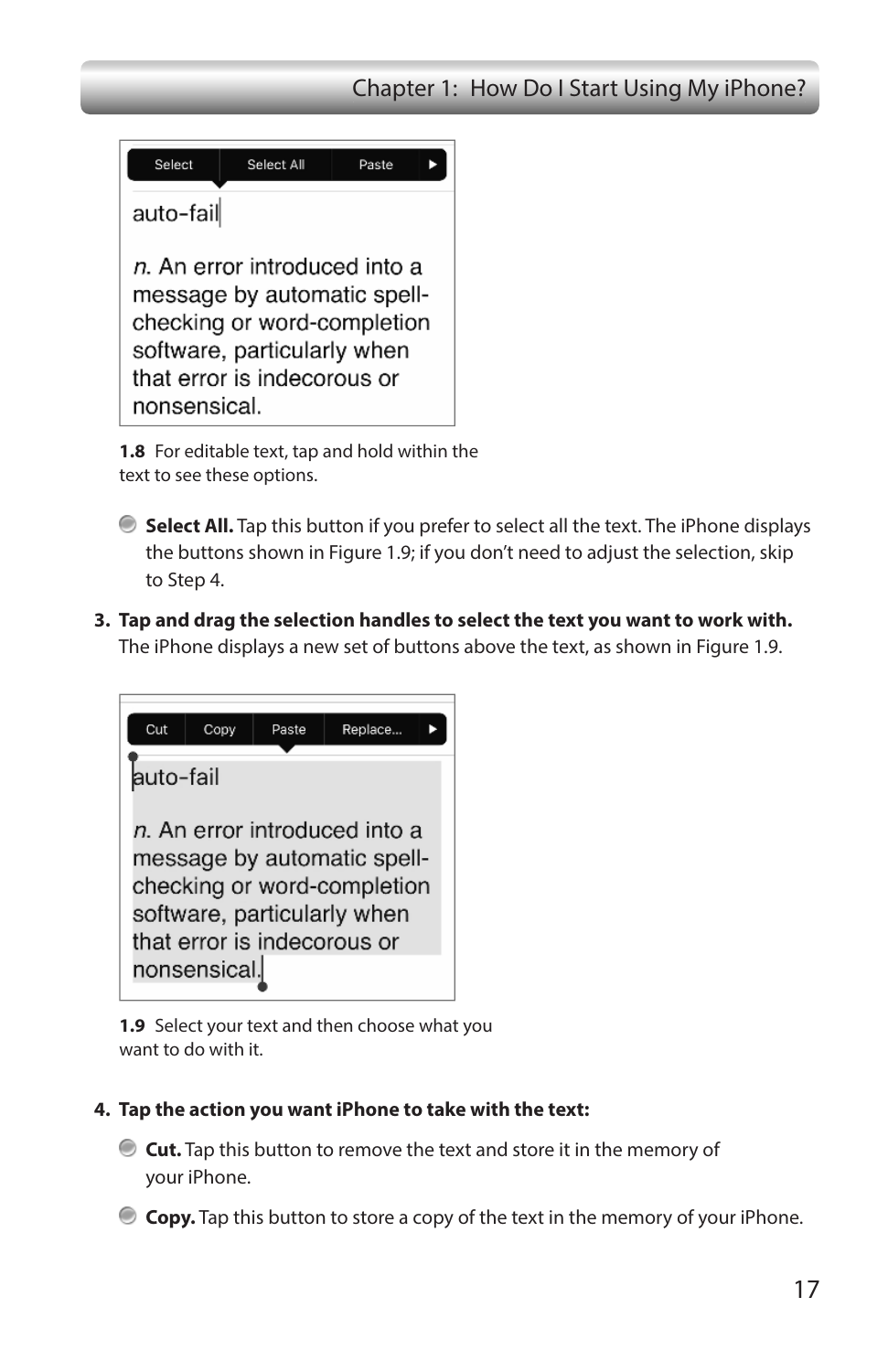

 On larger iPhones, rotate the phone into landscape mode to see an extended keyboard that includes dedicated buttons for Cut (the scissors icon), Copy Genius | (the letter A in a square), and Paste (a glue bottle).

### Pasting text

With your text cut or copied and residing snugly in the memory of your iPhone, you're ready to paste the text. If you want to paste the text into a different app, open that app. Position the cursor where you want the text to appear, tap the cursor, and then tap Paste (see Figure 1.9). Your iPhone dutifully adds the cut or copied text.

### Copying and pasting a photo

 If you want to make a copy of a photo, such as an image shown on a web page, the process is more or less the same as copying noneditable text:

- **1. Tap and hold the photo.** After a second or two, your iPhone displays a pop-up menu of image options.
- **2. Tap Copy.** The iPhone copies the photo into its memory.
- **3. Open the app where you want the copy of the photo to appear.**
- **4. Position the cursor where you want the photo to appear and then tap the cursor.**
- **5. Tap Paste.** The iPhone pastes the photo.

### Undoing a paste

 The Cut, Copy, and Paste commands make the iPhone feel even more like a computer. That's good, but it also means you can make the same pasting errors that you can with your regular computer. For example, you might paste the text or photo in the wrong spot,

or once you've performed the paste, you might realize that you selected the wrong data.

 Frustrating? Yes. A big problem? Nope! Slap your forehead lightly in exasperation and then perform one of the coolest iPhone tricks: Shake it. Your iPhone displays the options shown in Figure 1.10. Tap Undo Paste to reverse your most recent paste and then move on with your life.



 **1.10** Reverse an imprudent paste by shaking the iPhone and then tapping Undo Paste.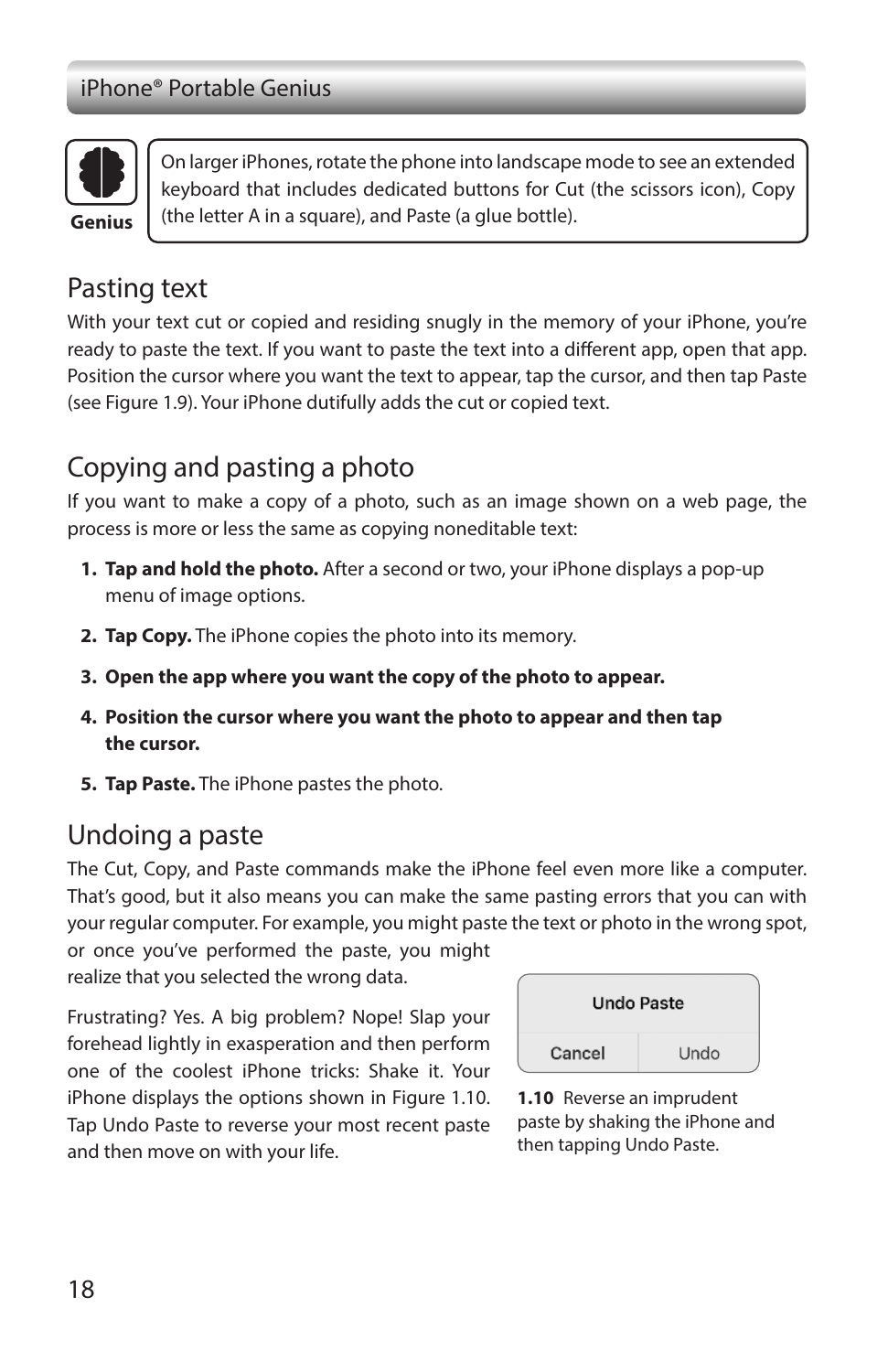

 On a larger iPhone, rotate into landscape mode and tap the Undo key (the semicircular arrow pointing to the left).

 **Running Your iPhone from the Control Center** 

As you read the rest of this book, you'll see that your iPhone is rightly called a "Swiss Army phone" because it's positively bristling with useful tools. However, unlike the easyto-access tools in a typical Swiss Army knife, the tools on your iPhone aren't always so readily accessible. Most features and settings require several taps, which doesn't sound like much, but it can get old fast with features you use frequently.

Fortunately, iOS aims to solve that problem by offering the Control Center. This is a special screen that offers one-flick access to more than a dozen of the most useful features on your iPhone. By "one-flick access" I mean just this:

- $\bullet$  If your iPhone has a notch at the top, flick down from the top-right edge of the screen (as pointed out in Figure 1.11).
- $\bullet$  For all other iPhones, flick your finger up from the bottom of the screen.

 This displays the Control Center, as shown in Figure 1.11 , which also points out what each icon and control represents. (Depending on your iPhone model and the version of iOS it's running, you might see more or fewer icons than shown here.) Most of these features are covered elsewhere in the book, so I won't go into the details here. To hide the Control Center, tap any empty section of the Control Center screen.



 You can customize the bottom row of the Control Center. Open the Settings app, tap Control Center, then add the controls you want and remove those Genius you don't use.